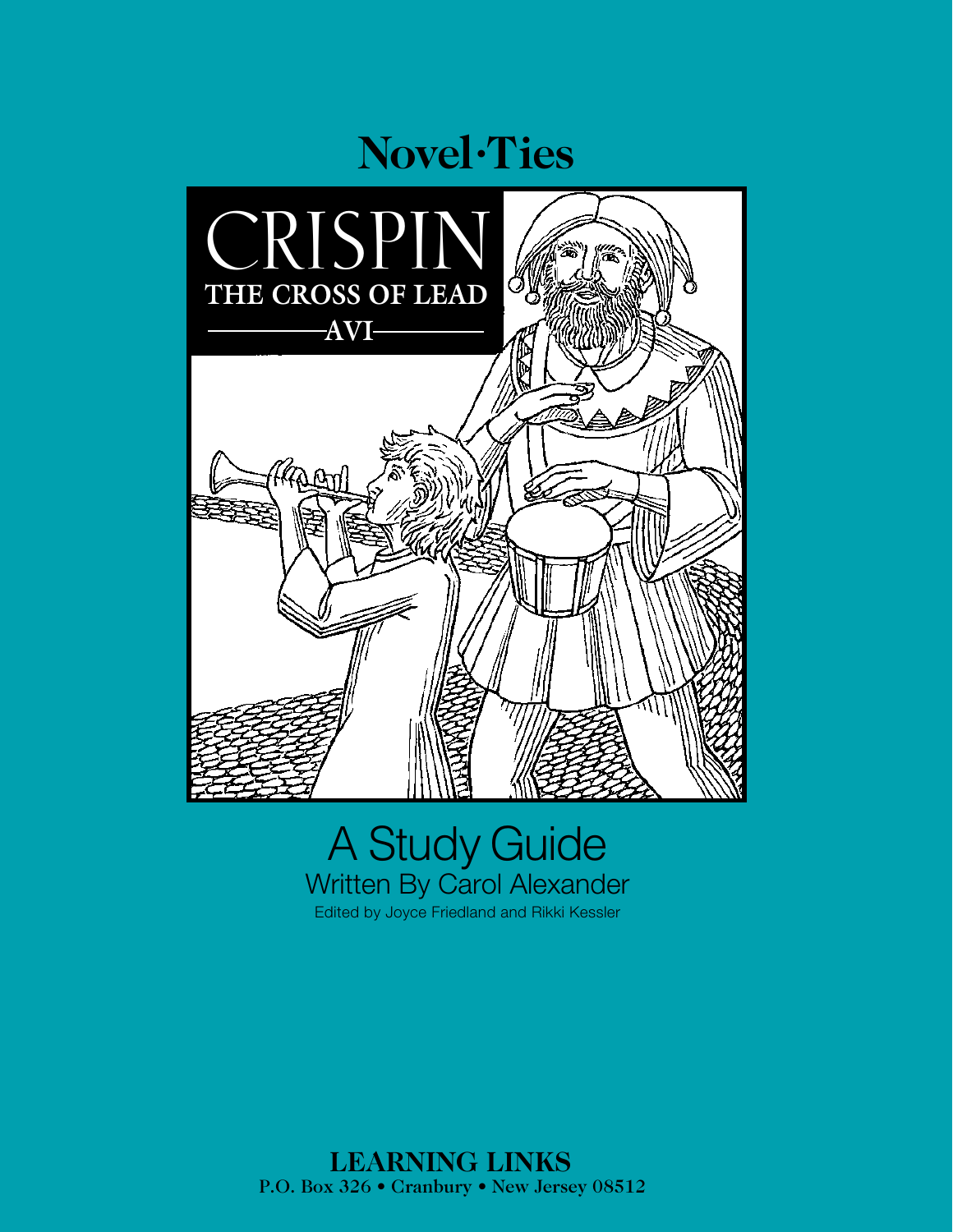## **TABLE OF CONTENTS**

*Novel-Ties® are printed on recycled paper.*

*The purchase of this study guide entitles an individual teacher to reproduce pages for use in a classroom. Reproduction for use in an entire school or school system or for commercial use is prohibited. Beyond the classroom use by an individual teacher, reproduction, transmittal or retrieval of this work is prohibited without written permission from the publisher.*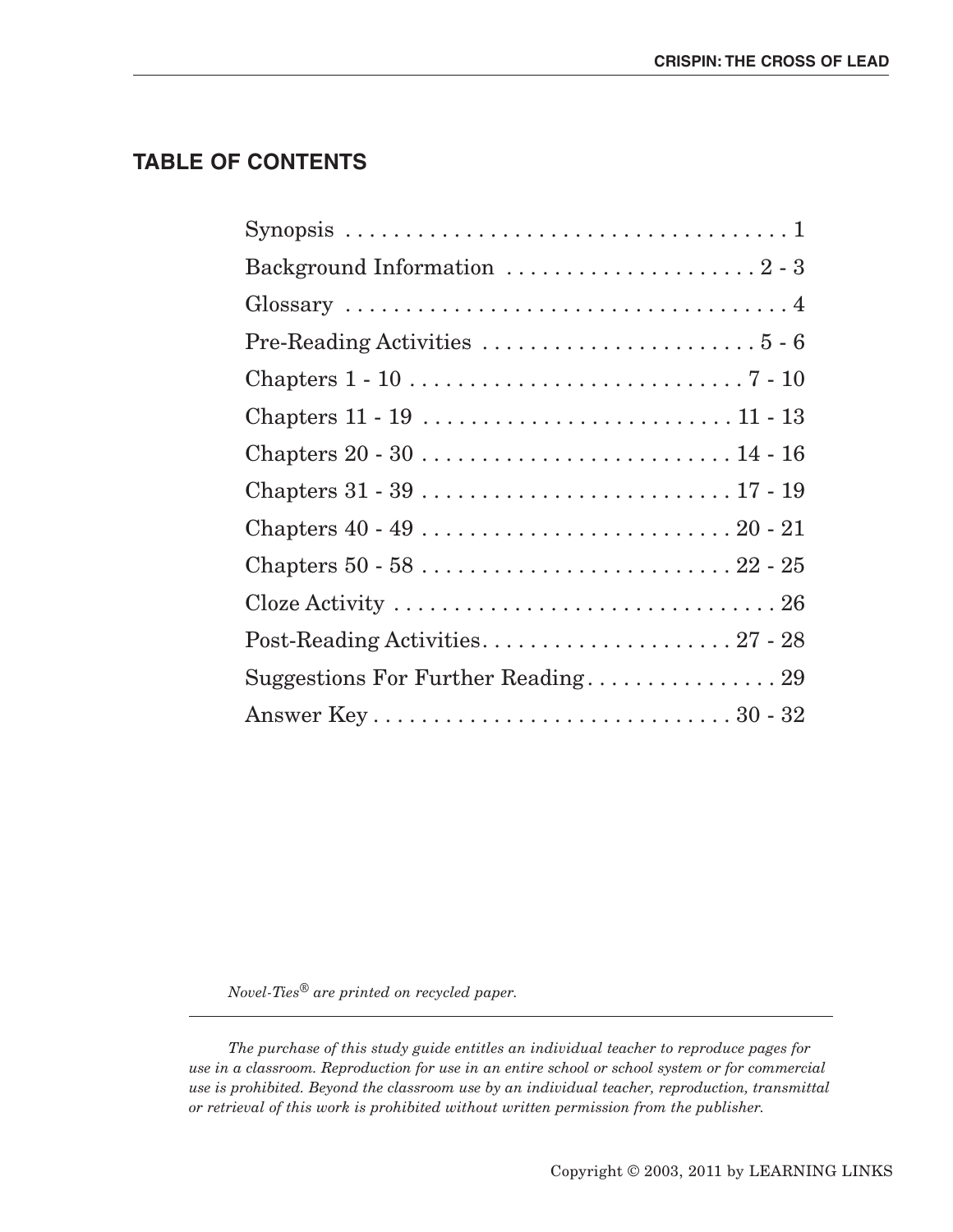## **For the Teacher**

This reproducible study guide consists of lessons to use in conjunction with the book *Crispin: The Cross of Lead*. Written in chapter-by-chapter format, the guide contains a synopsis, pre-reading activities, vocabulary and comprehension exercises, as well as extension activities to be used as follow-up to the novel.

In a homogeneous classroom, whole class instruction with one title is appropriate. In a heterogeneous classroom, reading groups should be formed: each group works on a different novel at its reading level. Depending upon the length of time devoted to reading in the classroom, each novel, with its guide and accompanying lessons, may be completed in three to six weeks.

Begin using NOVEL-TIES for guided reading by distributing the novel and a folder to each child. Distribute duplicated pages of the study guide for students to place in their folders. After examining the cover and glancing through the book, students can participate in several pre-reading activities. Vocabulary questions should be considered prior to reading a chapter or group of chapters; all other work should be done after the chapter has been read. Comprehension questions can be answered orally or in writing. The classroom teacher should determine the amount of work to be assigned, always keeping in mind that readers must be nurtured and that the ultimate goal is encouraging students' love of reading.

The benefits of using NOVEL-TIES are numerous. Students read good literature in the original, rather than in abridged or edited form. The good reading habits will be transferred to the books students read independently. Passive readers become active, avid readers.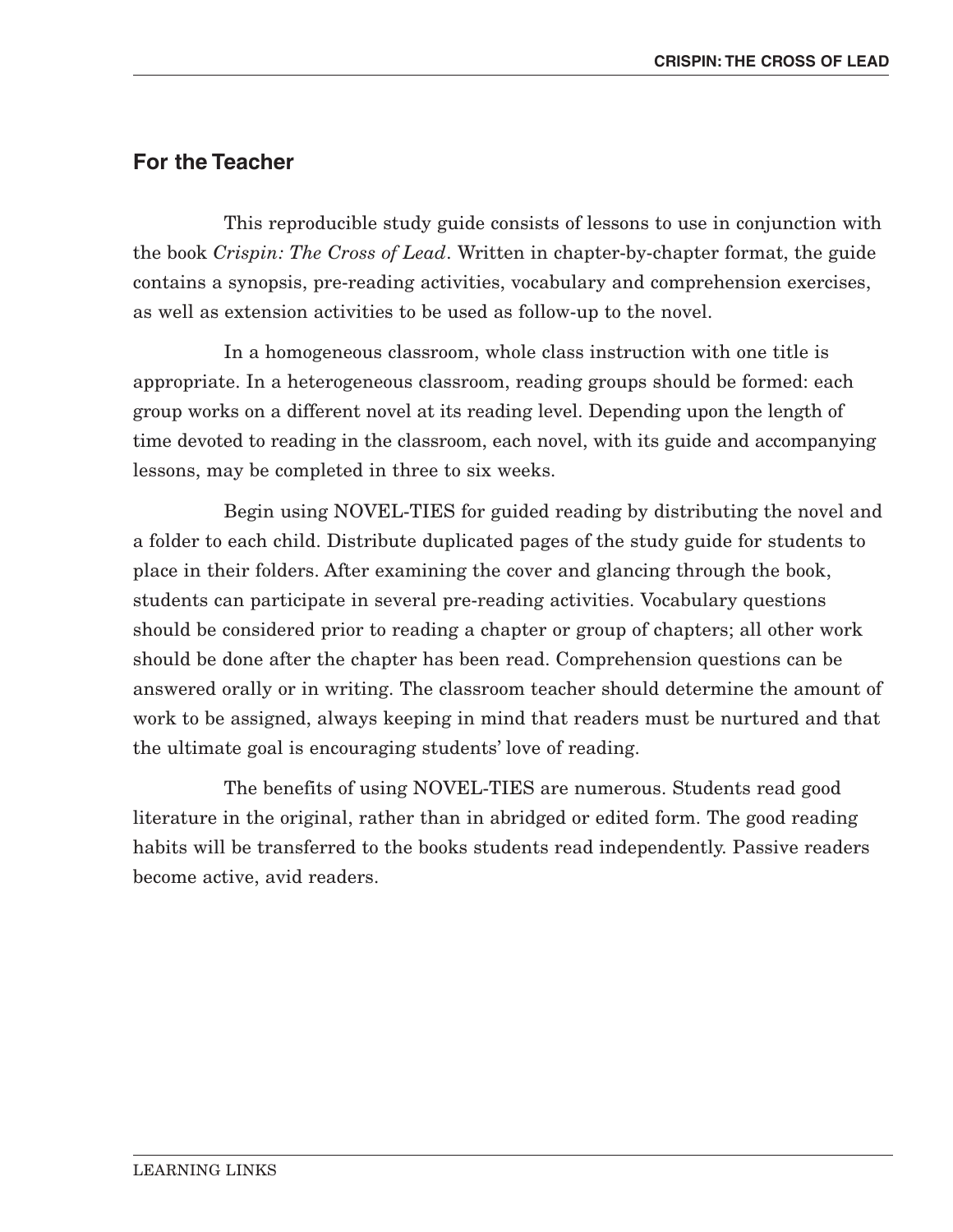## **Middle Class**

Slowly, a middle class emerged in European society. After 1000 A.D., peddlers began to go from town to town selling goods. Agriculture became more profitable for the peasants, whose farms became larger and yielded more crops. The surrounding villages also grew. In time, the peddlers formed a merchant class, working to import and export goods from neighboring countries. The merchant class also included skilled workers such as masons, bakers, and armorers. To prepare for these skills, craftsmen trained apprentices. These craftsman eventually formed guilds, the first trade unions, to protect them from competition and to command higher wages. The guilds were also responsible for establishing courts of law to settle local disputes among the townspeople. As trade increased, there were fewer and fewer peasants. In response to centuries of unfair taxation, the merchant class arranged to pay a fixed tax to the lord of the manor or king. This was the beginning of civic government as villagers undertook the rights and responsibilities of self-government.

### **King Edward III**

Born in 1327 Edward spent his youth in his mother's court. He was crowned at age fourteen after his father was deposed. During his fifty-year reign, governmental reforms affirmed the power of the emerging middle class in Parliament while placing the power of the nobility into the hands of a few. The export of raw wool prospered and spread wealth across the nation but was offset by the devastation wrought by the Black Death. Early success in war ultimately failed to produce lasting results. Failed military excursions caused excessive taxation and seriously eroded Edward's popular support. In 1377, the year of his death, England faced political and social unrest as well as economic disaster.

#### **Plague**

The plague, or "Black Death," was a form of bubonic plague that ravaged Europe in the fourteenth century. It was a highly contagious disease that was transmitted by fleas from infected rodents and was characterized by high fever, weakness, and the inflammatory swelling of the lymphatic gland. The plague first hit England in 1348–1349; another plague struck in 1362 and again in 1369. An estimated one-third of the population of Europe perished in the plague, which did not discriminate between rich and poor, urban or rural.

#### **John Ball**

The specific date and place of birth of John Ball are not known. It is known, however, that he was a peasant priest in fourteenth-century England who was known for preaching radical ideas, such as the end of the feudal system and the common ownership of property. For preaching ideas that were in direct opposition to the Church, John Ball was excommunicated and imprisoned in 1364. He was freed, and then again put in prison for life. During the Peasant's Revolt of 1381, John Ball was freed by the rebels and became a leader of the movement. After the rebellion was suppressed, Ball was caught, hanged, drawn, and quartered.